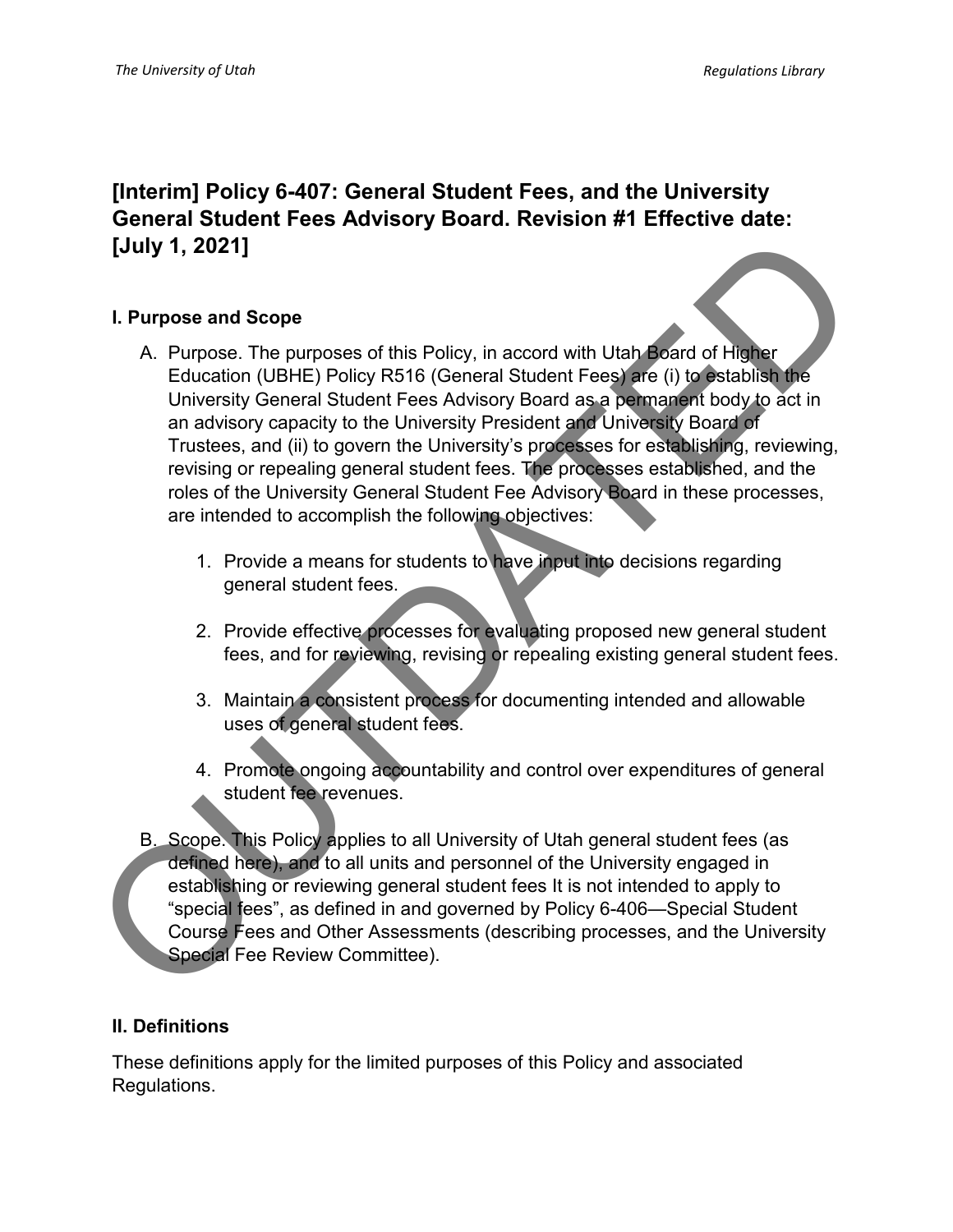A. General student fees.

The Utah Board of Higher Education provides this general definition:

"General student fees: Institution-wide mandatory fees assessed to students upon registration to benefit students broadly and to support student inclusion, enrichment, and success as a campus community." UBHE R516 (November 2020).

From that general foundation, the University applies this more specific definition:

General student fees —means -- any University-wide mandatory fee assessed to - students, such that the fee revenue helps to pay for facilities and services available to students but the fee is not based on any individual student's use of the facilities or services. A general student fee benefits students broadly to support student inclusion, enrichment, and success as a campus community. Further explanation: Note that general student fees are distinguished from and governed differently than other categories of student fees, including "special course fees" or "special program fees", as described in Policy 6-406. student inclusion, emichment, and success as a campus community."<br>
UBHE R516 (November 2020).<br>
From that general student fees —means – any University-wide mandatory fee<br>
assessed to - students. such that the fee revenue is

## **III. Policy**

A. Establishment and Structure of the University General Student Fees Advisory Board.

The University General Student Fees Advisory Board (hereafter "the Student Fees Board") is hereby established. The Student Fees Board is comprised of currently enrolled students and University employees selected from staff employees, faculty members, or specified administrative officers. The composition will be nine members with the majority being currently enrolled students. The Chairperson shall be one of the student members, appointed as Chairperson annually by the University President. The Student Fees Board members are appointed annually for one-term as follows:

1. The current ASUU student President (during the one-year term of office).

2. One student member appointed by the ASUU Assembly.

- 3. One student member appointed by the ASUU Senate.
- 4. Two student members-at-large appointed by the Vice President for Student Affairs.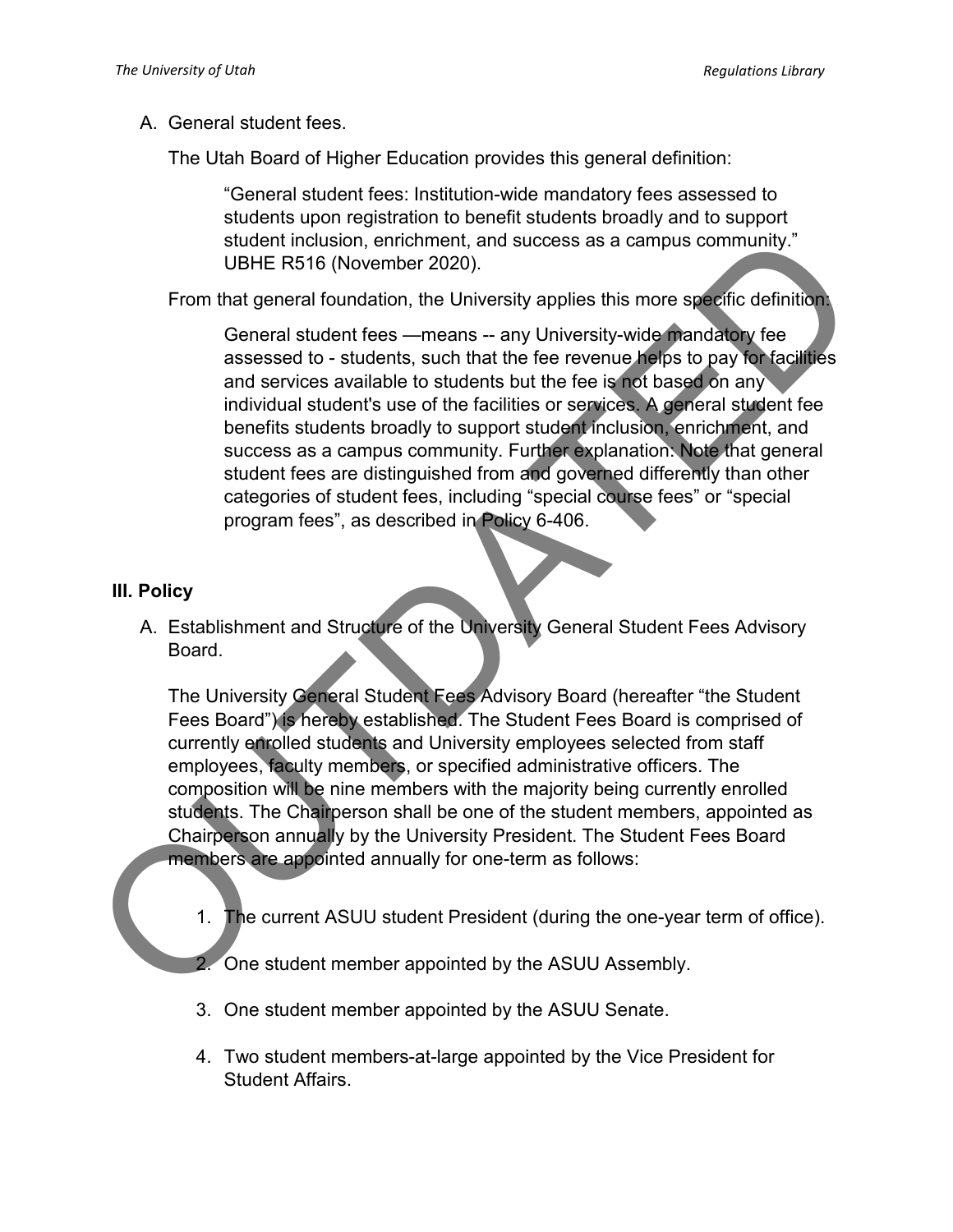- 5. The Associate Vice President for Budget and Planning (during the term of office).
- 6. One staff or faculty member appointed by the Senior Vice President for Academic Affairs.
- 7. One staff or faculty member appointed by the Vice President for Student Affairs.
- 8. One staff or faculty member appointed by the Vice President for Administrative Services.
- B. Duties and Authority of the Student Fees Board, and Processes for Establishing, Reviewing, Revising, or Repealing General Student Fees.
- 1. The University Student Fees Board is informed of and provides recommendations regarding the initial establishment, and subsequent review, revision or repeal, of all general student fees (as defined here). The Student Fees Board reports its recommendations in writing to the University President and University Board of Trustees at least annually. The authority of the Student Fees Board is limited to advising concerning general student fees (as defined here). Tuition, course fees, and special fees for particular groups are developed and reviewed through separate procedures, and shall not be subject to review by the University Student Fees Board. (See Policy 6-406 regarding special fees). 7. One staff or faculty member appointed by the Vice President of Student<br>
Affairs.<br>
8. One staff or faculty member appointed by the Vice President or<br>
Administrative Services.<br>
1. The University Student Fees Board, and Pr
	- 2. The Student Fees Board shall review each general student fee annually to ensure the fee still meets established objectives. Information from these annual reviews will inform the Student Fees Board in creating their recommendations to the University President and Board of Trustees. Information and data reviewed will include at least the following:
		- a. Standard Annual Report: Each fee program manager must submit an annual report to the Student Fees Board that includes revenue received and expenses by account code, funds available at the end of the previous academic year, a forecast for the current academic year, and a budget for the next academic year. A brief note about the financial situation including any concerns should be addressed in the report.
		- b. Assessment about Enrollment Projections on Fees: Addresses current institutional enrollment projections and the enrollment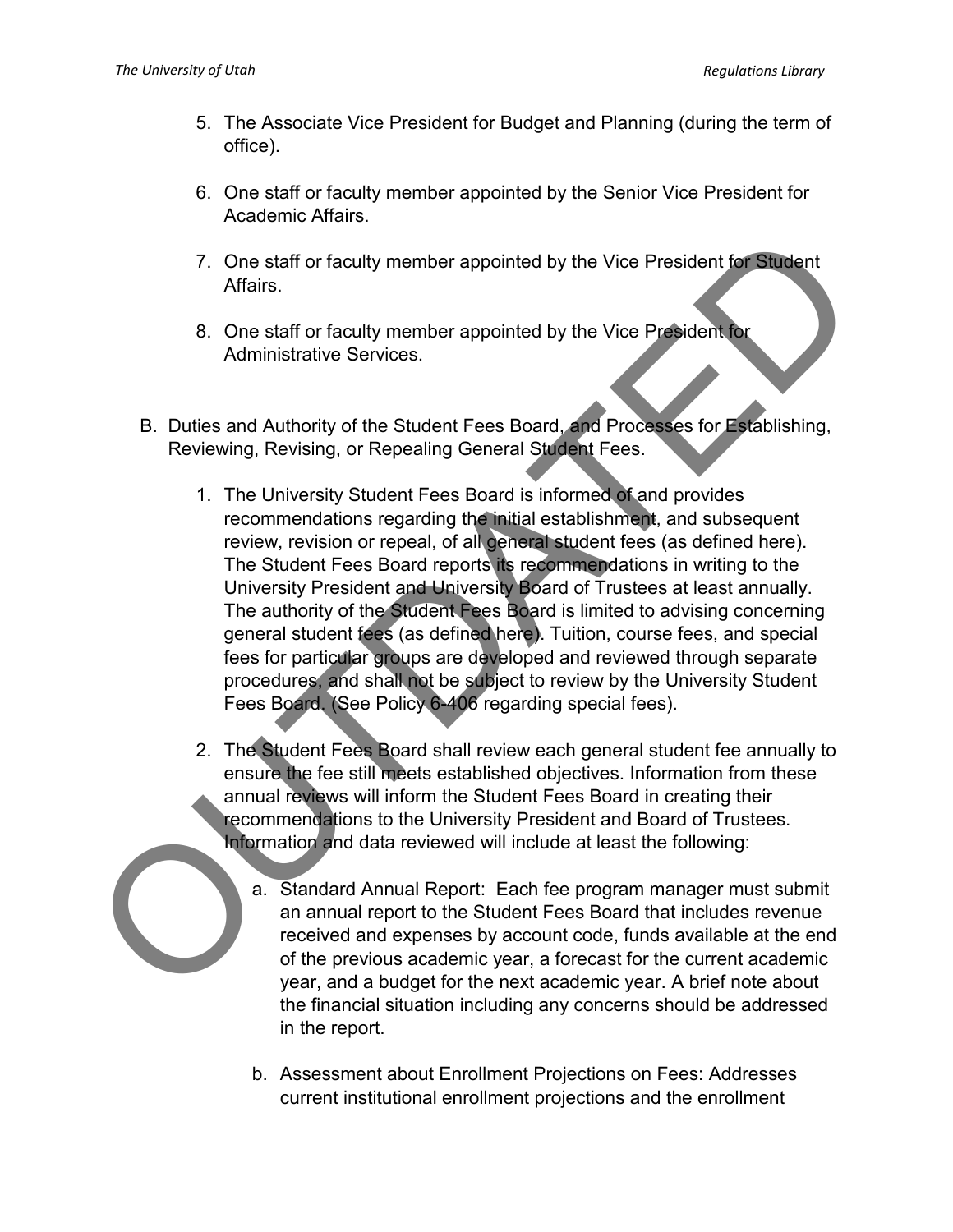impact expected upon the generation and use of fee funding including a recommendation related to adjusting any fees if necessary due to enrollment changes.

- c. Information Regarding Continuing Existing Fees: Contains the board's assessment on whether existing fees align with categories in UBHE R516 subsection 5.1 and still meet its established objectives. If an existing fee does not align with UBHE R-516, a recommendation should be made to revise, repeal, transition to tuition or grant an exception based upon UBHE R516 subsection 5.1 For existing fees that do align with UBHE R516, a recommendation should be made to revise, repeal, adjust or maintain at the current rate. Proposed revisions to fees will include rationale for the proposed change and a revised budget plan. board's assessment on whicher existing fees align with categories<br>
or UBHE RS16 subsection 5.1 and still meet its established<br>
colectives. If an existing fee does not align with UBHE R-S16, a<br>
recommendation should be made
	- 3. Five-Year Comprehensive Review: Beginning in 2020-2021 and every five years thereafter, the Student Fees Board and the University Board of Trustees shall comprehensively review all general student fees and determine whether each fee should be retained, transitioned to tuition or state appropriations, or repealed. The General Student Fees Board will include their recommendations to the President of the University and University Board of Trustees at each five-year interval.
	- 4. The General Student Fees Board is authorized to take the following actions with respect to general student fees:
		- a. Review annual reports from each student fee program manager.
		- **Establish standardized forms for annual reviews of fees to be used** by each program manager for annual reports to the committee.
		- c. Establish forms and procedures for requesting new student fees or changes to existing student fees.
		- d. Review requests for new student fees or changes to existing student fees, and provide recommendations to the University President and Board of Trustees.
		- e. Establish evaluation criteria for the fees.
		- f. Review criteria for general student fees to advise the University President and Board of Trustees in determining if expenditures are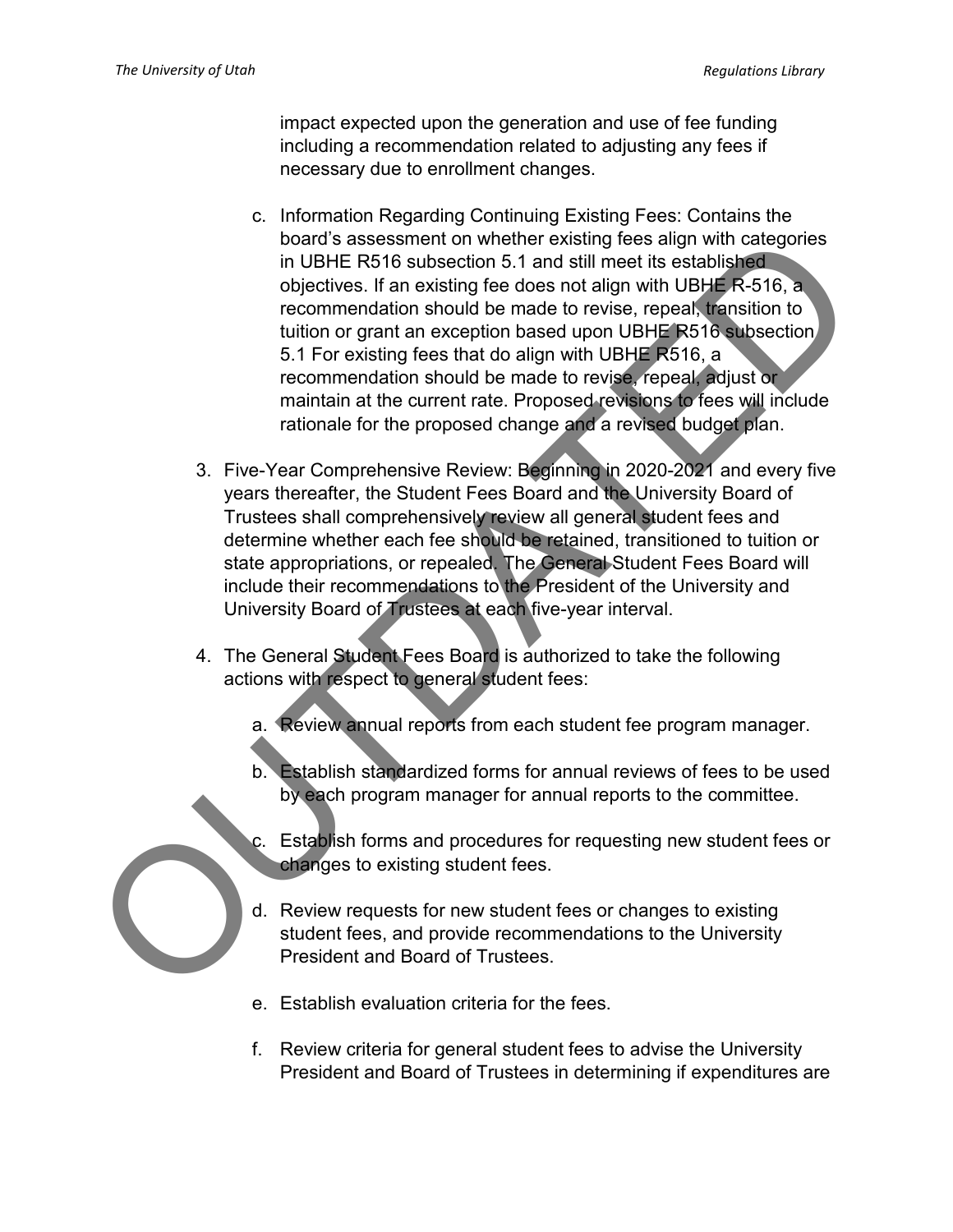consistent with each fee's purpose and its original intent.

g. Post summary budgets for the student fee revenues and expenditures on a publicly viewable website.

[Note: Parts IV-VII of this Regulation (and all other University Regulations) are Regulations Resource Information – the contents of which are not approved by the Academic Senate or Board of Trustees, and are to be updated from time to time as determined appropriate by the cognizant Policy Officer and the Institutional Policy Committee, as per Policy 1-001 and Rule 1-001.] Note: Paris IV-VII of this Regulation (and all other University<br>
Regulations) are Regulations Resource Information – the<br>
or Board of Tustees, and are to be updated from time to time<br>
or Society of the Academic Senate<br>
or

### **IV. Rules, Procedures, Guidelines, Forms and other Related Resources**

- A. Rules
- B. Procedures [reserved]
- C. Guidelines

Example of General Student Fee Review Guidelines

D. Forms [reserved]

### **V. References**

University Policy 6-406: Special Student Course Fees and Other Assessments.

Utah Board of Regents Policy R516 (General Student Fees)

# **VI. Contacts**

The designated contact officials for this Policy are:

A. Policy Owners (primary contact person for questions and advice): Associate Vice President for Budget and Planning.

B. Policy Officers: Senior Vice President for Academic Affairs.

These officials are designated by the University President or delegee, with assistance of the Institutional Policy Committee, to have the following roles and authority, as provided in University Rule 1-001: